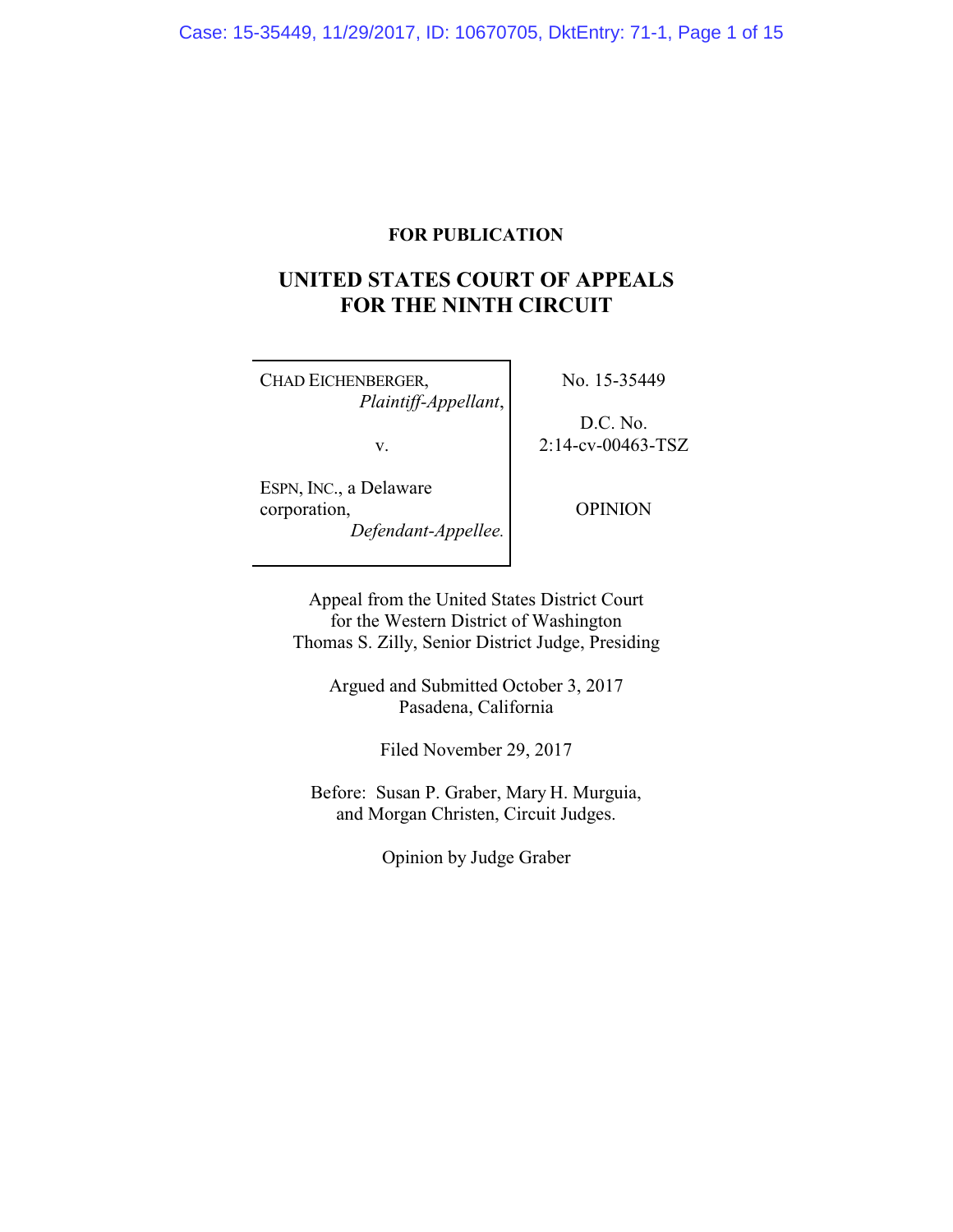# **SUMMARY\***

## **Video Privacy Protection Act**

The panel affirmed the district court's dismissal under Fed. R. Civ. 12(b)(6) of an action alleging that ESPN, Inc. disclosed the plaintiff's "personallyidentifiable information" in violation of the Video Privacy Protection Act of 1998 by giving a third party, Adobe Analytics, the plaintiff's Roku device serial number and by identifying videos he watched through the WatchESPN application.

The panel rejected ESPN's contention that the plaintiff lacked standing. The panel held that every disclosure of an individual's "personally identifiable information" and videoviewing history offends the interests that the statute protects, and that the plaintiff need not allege any further harm to have standing.

The panel held that "personally identifiable information" under the statute means only that information that would readily permit an ordinary person to identify a specific individual's video-watching behavior. Applying that definition here, the panel concluded that an ordinary person could not use the information that ESPN allegedly disclosed to identify an individual, because the allegedly-disclosed information cannot identify an individual unless it is combined with other data in Adobe's possession—data that ESPN never disclosed and apparently never even possessed.

**<sup>\*</sup>** This summary constitutes no part of the opinion of the court. It has been prepared by court staff for the convenience of the reader.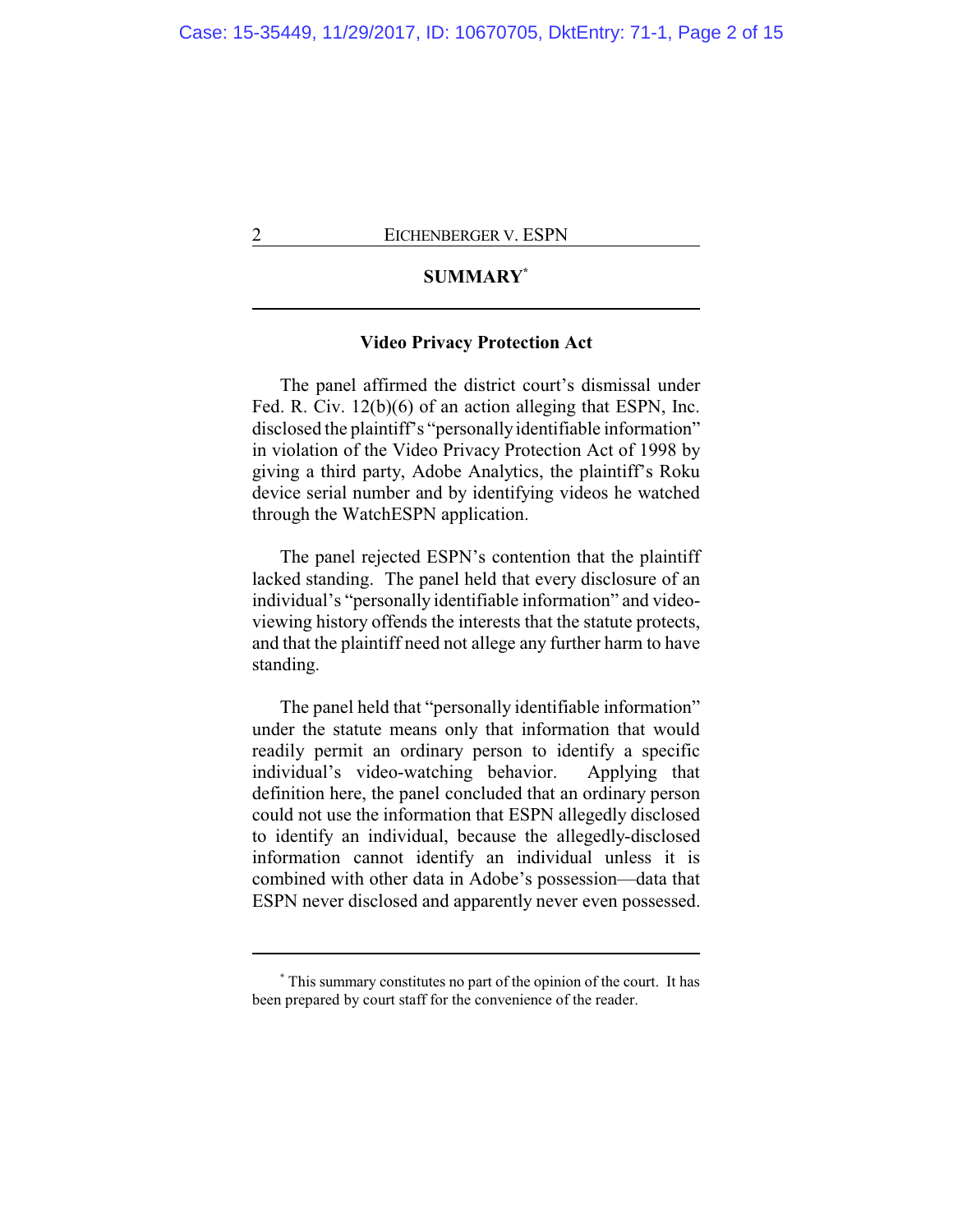The panel concluded that the plaintiff therefore failed to state a claim under Rule 12(b)(6).

## **COUNSEL**

John A. Lawson (argued), Roger Perlstadt, and Ryan D. Andrews, Edelson PC, Chicago, Illinois, for Plaintiff-Appellant.

Daniel P. Collins (argued) and Glenn D. Pomerantz, Munger Tolles & Olson LLP, Los Angeles, California; Bryan H. Heckenlively, Jonathan H. Blavin, and Rosemarie T. Ring, Munger Tolles & Olson LLP, San Francisco, California; Ana-Maria Popp, Cairncross & Hempelmann P.C., Seattle, Washington; for Defendant-Appellee.

Marc Rotenerg and Alan Butler, Washington, D.C., as and for Amicus Curiae Electronic Privacy Information Center.

#### **OPINION**

GRABER, Circuit Judge:

Plaintiff Chad Eichenberger alleges that Defendant ESPN, Inc. violated the Video Privacy Protection Act of 1988 ("VPPA"), which bars a "video tape service provider" from knowingly disclosing "personally identifiable information concerning any consumer of such provider." 18 U.S.C. § 2710(b)(1). The district court dismissed the action under Federal Rule of Civil Procedure 12(b)(6) on the ground that the operative complaint fails to state a claim that the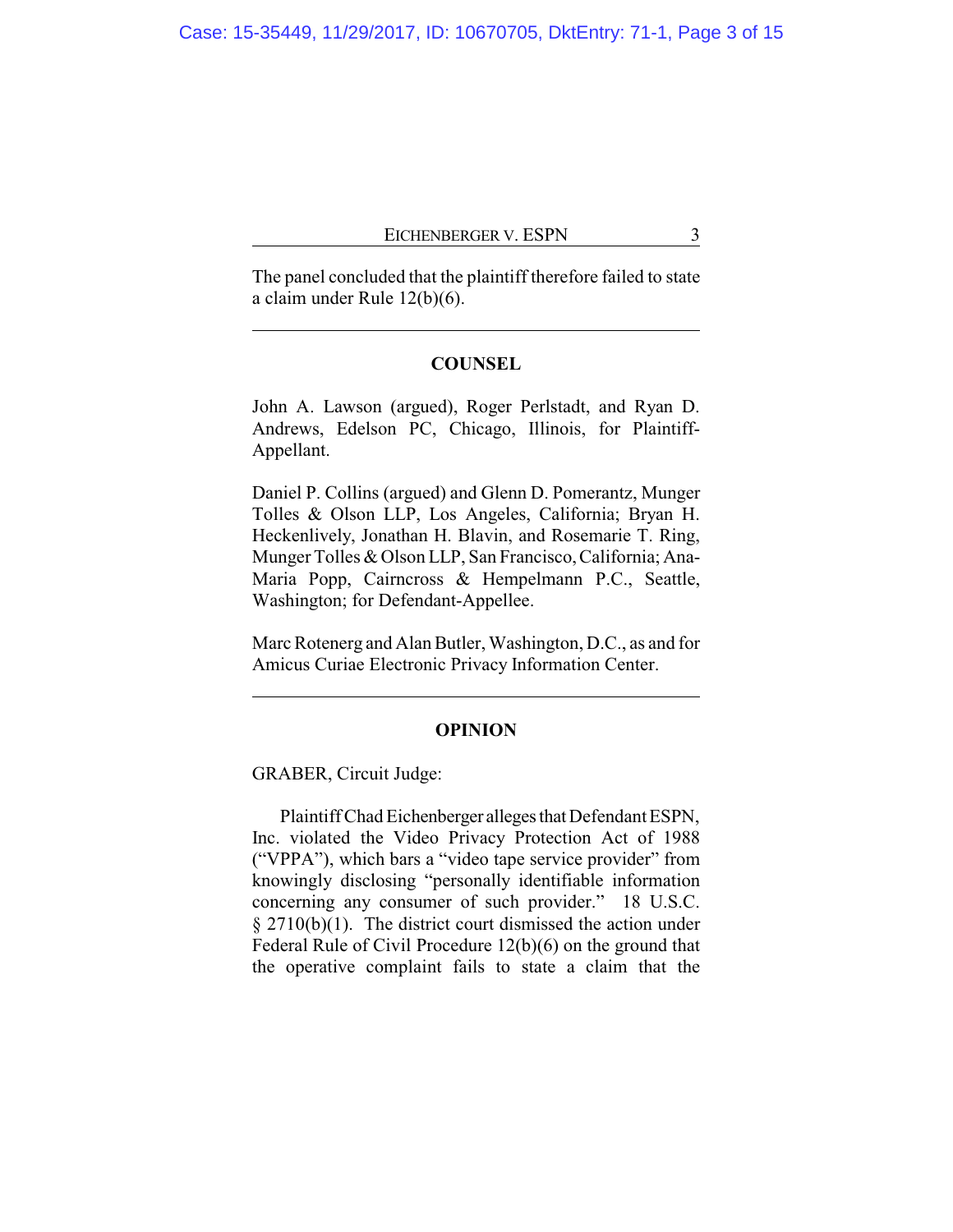information disclosed was "personally identifiable information" within the meaning of the VPPA. We affirm.

# FACTUAL AND PROCEDURAL HISTORY

We accept as true all factual allegations in the operative complaint, and we construe them in the light most favorable to Plaintiff as the non-moving party. *Mollett v. Netflix, Inc.*, 795 F.3d 1062, 1065 (9th Cir. 2015).

Defendant produces sports-related news and entertainment programming. Though best known for its television channel, Defendant also offers access to video content through an application called the "WatchESPN Channel," which is available on the Roku digital streaming device. Roku allows users to view videos and other content on their televisions by means of Internet streaming.

Plaintiff downloaded the WatchESPN Channel on his Roku device and used it to watch sports-related news and events. He did not consent to Defendant's sharing his information with a third party. But every time Plaintiff watched a video, Defendant knowingly disclosed to a third party, Adobe Analytics: (1) Plaintiff's Roku device serial number and (2) the identity of the video that he watched.

Adobe uses the information obtained from Defendant to identify specific consumers by connecting that information "with existing data already in Adobe's profile of th[ose] individual[s]." Adobe obtains the additional information—such as "email addresses, account information, or Facebook profile information, including photos and usernames"—from sources other than Defendant. Adobe gives the resulting data back to Defendant in an aggregated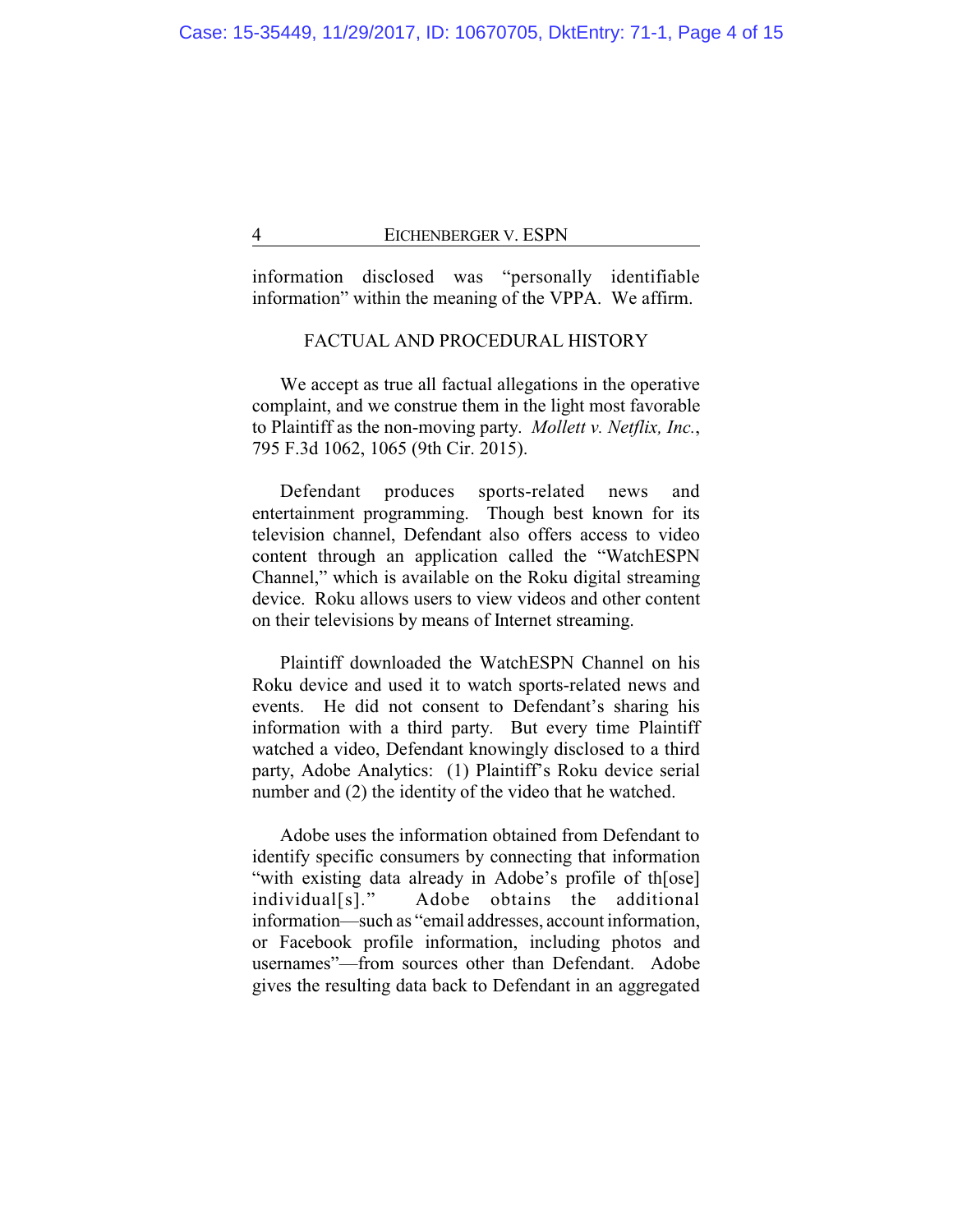form; Defendant in turn provides advertisers with aggregated information about its users' demographics.

In this action, Plaintiff alleges that Adobe used the foregoing process to identify him as having watched specific videos. He argues that Defendant disclosed his "personally identifiable information" by giving Adobe his Roku device serial number and identifying the videos that he watched, because Defendant knew that Adobe could and would use that information to identify him. The district court dismissed the action on the ground that the information that Defendant disclosed did not constitute "personally identifiable information" within the meaning of the VPPA. Plaintiff timely appeals.

#### STANDARD OF REVIEW

We review de novo the district court's decision to grant a motion to dismiss a claim under Rule 12(b)(6). *Mollett*, 795 F.3d at 1065. To survive a motion to dismiss, the claim must be plausible on its face. *Ashcroft v. Iqbal*, 556 U.S. 662, 678 (2009). We must uphold a district court's decision to dismiss *either* if a cognizable legal theory is absent *or* if the facts alleged fail to suffice under a cognizable claim. *Mollett*, 795 F.3d at 1065.

#### DISCUSSION

## A. *Standing*

Defendant first argues that Plaintiff lacks Article III standing because he has not alleged a concrete harm as required by *Spokeo, Inc. v. Robins*(*Spokeo I*), 136 S. Ct. 1540 (2016). We disagree.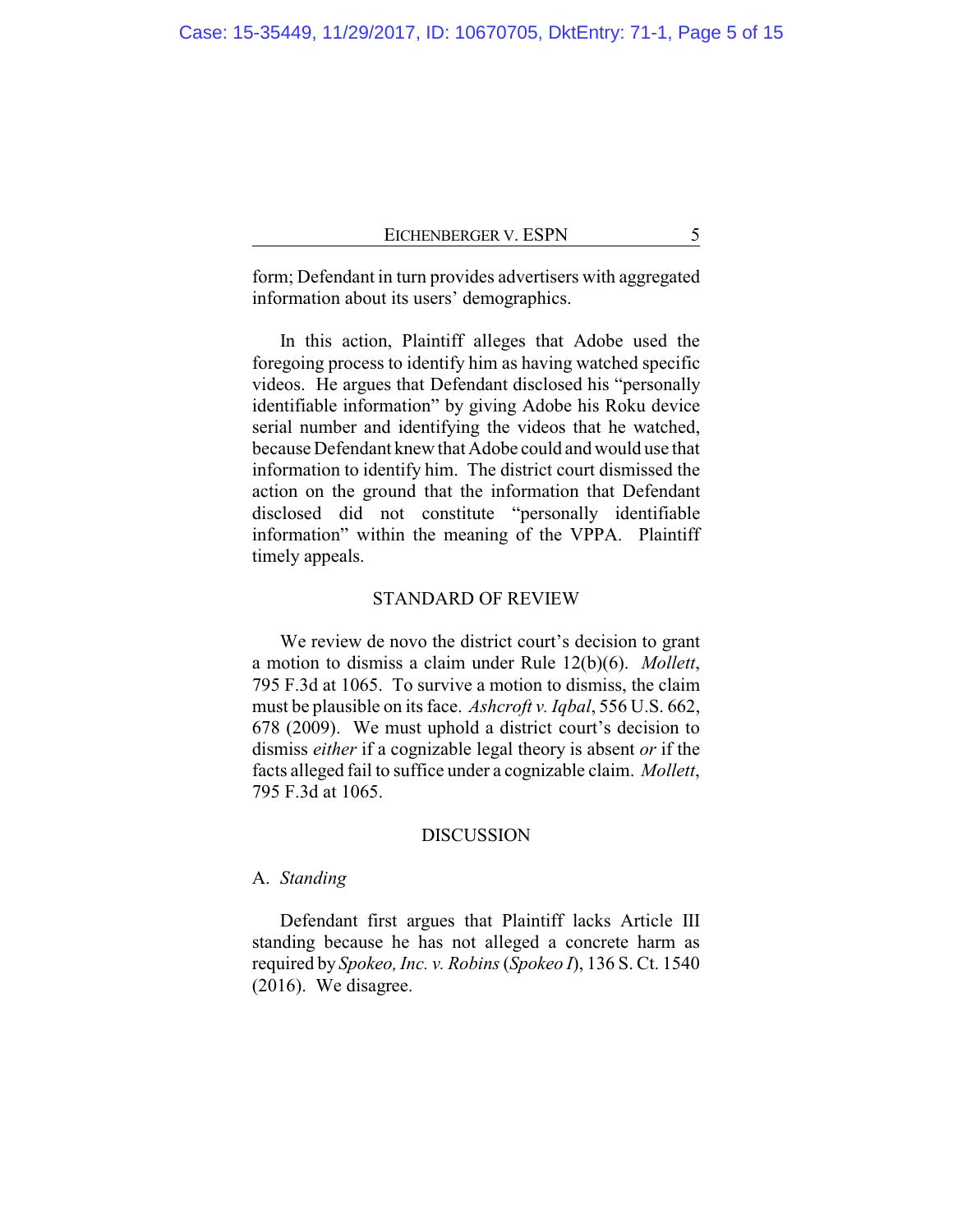To have Article III standing, a plaintiff must have suffered an injury in fact that is (1) concrete and particularized, (2) traceable to the defendant, and (3) redressable by judicial order. *Lujan v. Defs. of Wildlife*, 504 U.S. 555, 560–61 (1992). For an injury to be concrete, it "must be '*de facto*'; that is, it must actually exist." *Spokeo I*, 136 S. Ct. at 1548. Nevertheless, an intangible harm may qualify as an injury in fact. *Id.* at 1549. In determining whether an intangible injury is sufficiently concrete, "both" history and the judgment of Congress play important roles." *Id.*

In *Spokeo I*, the Supreme Court addressed whether a violation of procedural requirements imposed by the Fair Credit Reporting Act ("FCRA"), alone, could constitute an injury in fact sufficient to confer standing. *Id.* at 1549. There, the plaintiff(Robins) claimed that Spokeo had violated the FCRA by disseminating inaccurate information about him. *Id.* at 1546. Initially, we held that the alleged violation, by itself, sufficed to confer Article III standing. The Supreme Court vacated our decision and remanded, explaining that Article III "requires a concrete injury even in the context of a statutory violation" and that a "bare procedural violation, divorced from any concrete harm," is not enough. *Id.* at 1549. On remand, we held that even though Robins alleged procedural violations of the FCRA, he alleged a sufficient risk of harm (for example, the loss of employment opportunities) to obtain standing. *Robins v. Spokeo, Inc.* (*Spokeo II*), 867 F.3d 1108, 1118 (9th Cir. 2017).

Importantly, *Spokeo* concerned *procedural* violations of the FCRA that would not invariably injure a concrete interest. *Id.* at 1114 (describing the FCRA provisions at issue as "*procedural* requirements" (emphasis added)); *id.* at 1116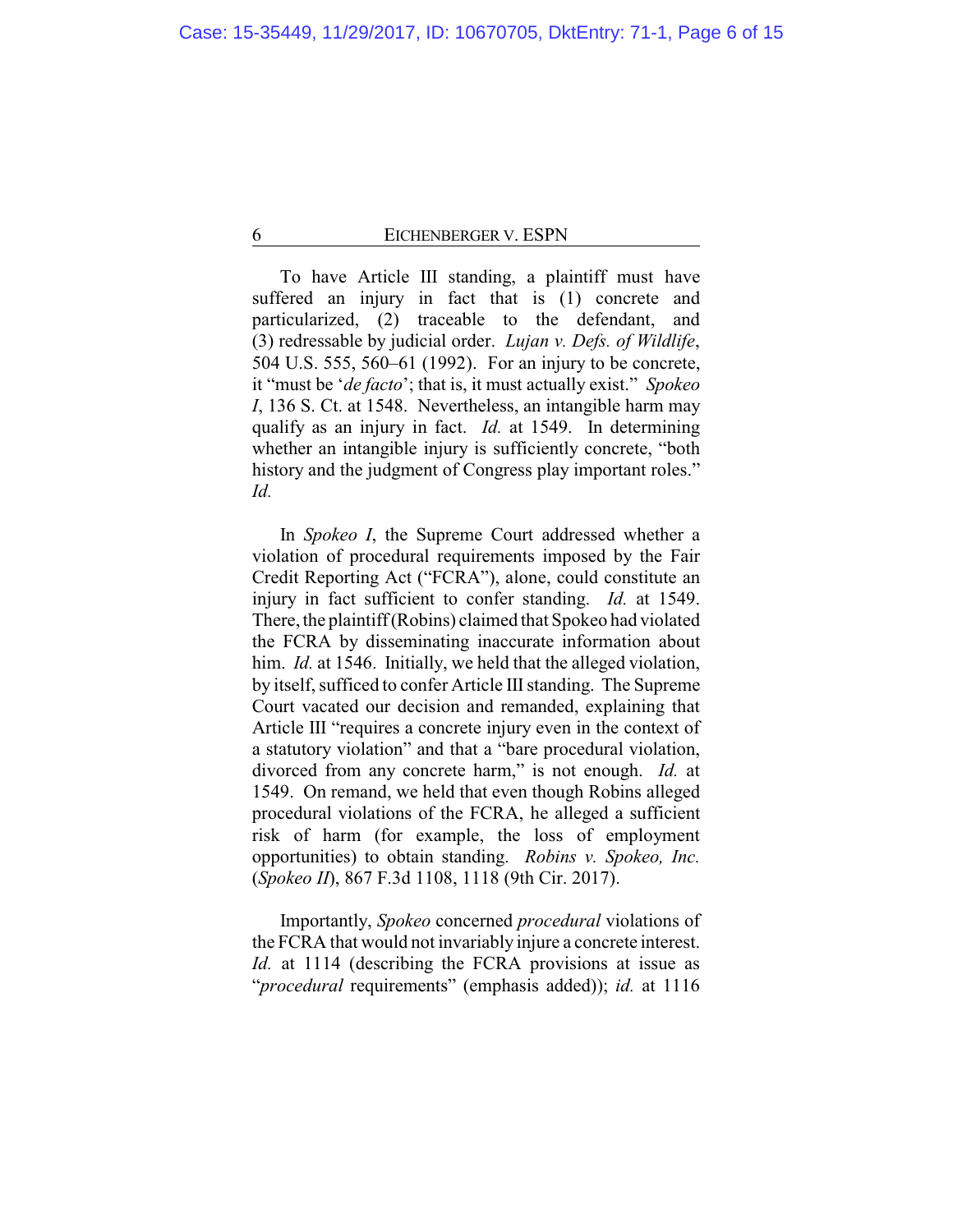(examining the plaintiff's "*procedural* rights" (emphasis added)). Indeed, the central provision at issue in *Spokeo* was 15 U.S.C. § 1681e(b), which falls under the FCRA's "Compliance procedures" section and requires consumer reporting agencies to take "reasonable procedures to assure maximum possible accuracy" of the information they report. But a violation of that provision does not necessarily affect a plaintiff's concrete interests. *See Spokeo I*, 136 S. Ct. at 1550 (noting that "not all inaccuracies cause harm or present any material risk of harm" and giving, as an example, the dissemination of a consumer's incorrect zip code). As a consequence, the *Spokeo* plaintiff had to plead additional harm to obtain standing. *Id.*

By contrast, 18 U.S.C.  $\S 2710(b)(1)$ , the VPPA provision at issue here, codifies a context-specific extension of the *substantive* right to privacy: "A video tape service provider who knowingly discloses, to any person, personally identifiable information concerning any consumer of such provider shall be liable to the aggrieved person . . . ." That provision does not describe a procedure that video service providers must follow. Rather, it protects generally a consumer's substantive privacy interest in his or her videoviewing history. *Mollett*, 795 F.3d at 1065 (citing S. Rep. No. 100-599, at 1 (1988), *reprinted in* 1988 U.S.C.C.A.N. 4342). Accordingly, *every* disclosure of an individual's "personally identifiable information" and video-viewing history offends the interests that the statute protects.

Congressional judgment leaves little doubt that 18 U.S.C.  $\S 2710(b)(1)$  is a substantive provision that protects concrete interests. Congress enacted the VPPA "to extend privacy protection to records that contain information about individuals." S. Rep. No. 100-599, at 2. To that end, the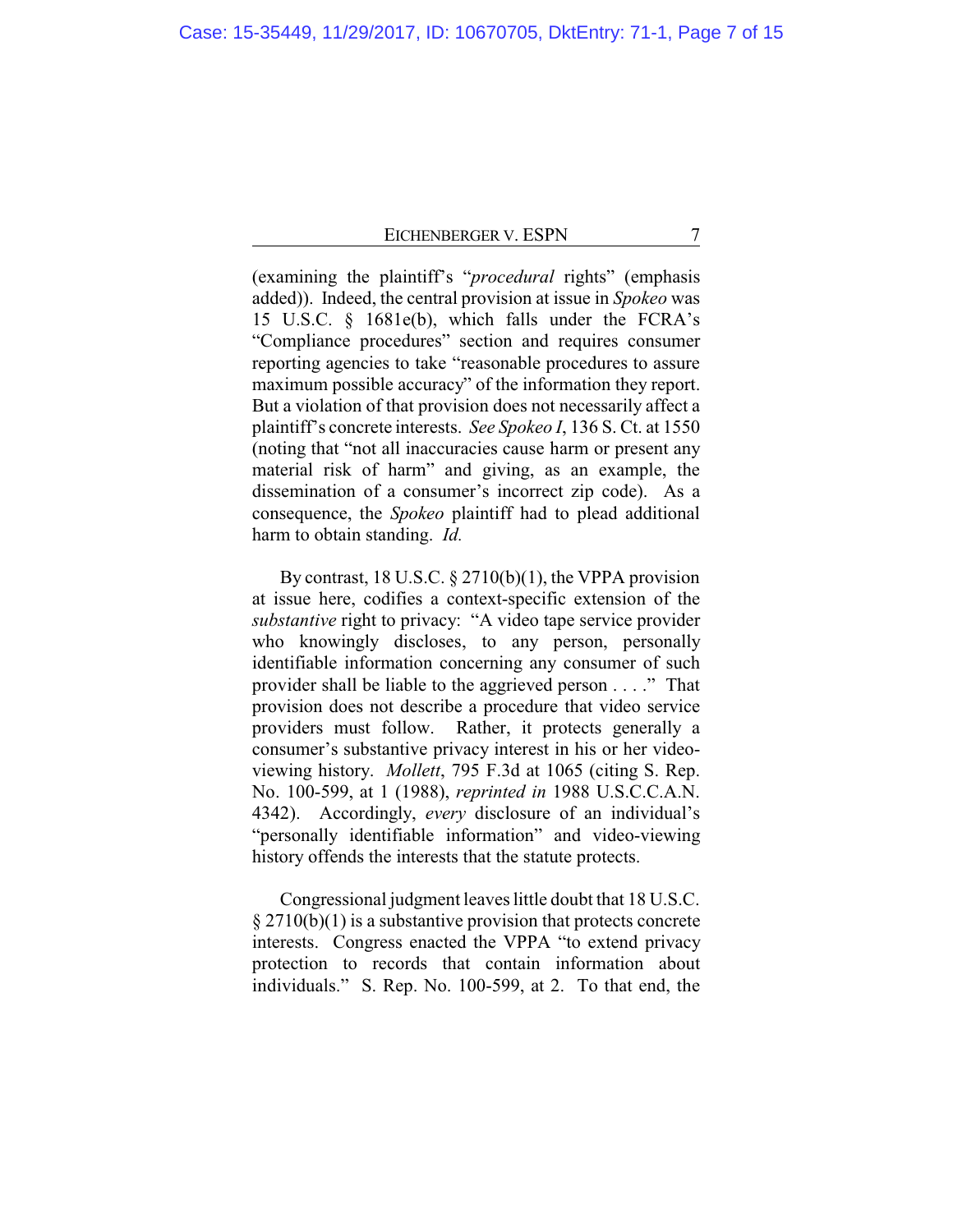VPPA permits consumers to obtain damages for a violation of § 2710(b)(1) without showing consequential harm. 18 U.S.C.  $\S 2710(c)(2)$ <sup>1</sup>. The VPPA does not protect only against harms such as embarrassment and harassment—as Defendant argues. Rather, the statute also protects privacy interests more generally by ensuring that consumers retain control over their personal information. *See* S. Rep. No. 100- 599, at 6–7 (explaining that the VPPA protects against intrusion in an age when consumers "provide to businesses . . . personal information without having any control over where that information goes").

Historical practice confirms that understanding. Violations of the right to privacy have long been actionable at common law. *See Braitberg v. Charter Commc'ns, Inc.*, 836 F.3d 925, 930 (8th Cir. 2016) (stating that "there is a common law tradition of lawsuits for invasion of privacy"). Indeed, the Supreme Court has noted that "both the common law and the literal understanding of privacy encompass the individual's control of information concerning his or her person." *U.S. Dep't of Justice v. Reporters Comm. for Freedom of the Press*, 489 U.S. 749, 763 (1989). Tellingly, privacy torts do not always require additional consequences to be actionable. *See, e.g.*, Restatement (Second) of Torts § 652B cmt. b. (Am. Law Inst. 1977) (recognizing the tort of

<sup>&</sup>lt;sup>1</sup> In Defendant's view, the word "aggrieved" suggests that the statute requires a showing of additional harm and that, without such a showing, a consumer does not have standing. We disagree. The Supreme Court has explained that the term "aggrieved" demonstrates an "intent to cast the standing net broadly." *Fed. Election Comm'n v. Akins*, 524 U.S. 11, 19 (1998) (addressing the term in the context of prudential standing). Regardless, congressional historyclearlyshows that Congress thought that every unauthorized disclosure "aggrieves" a consumer. *Mollett*, 795 F.3d at 1065.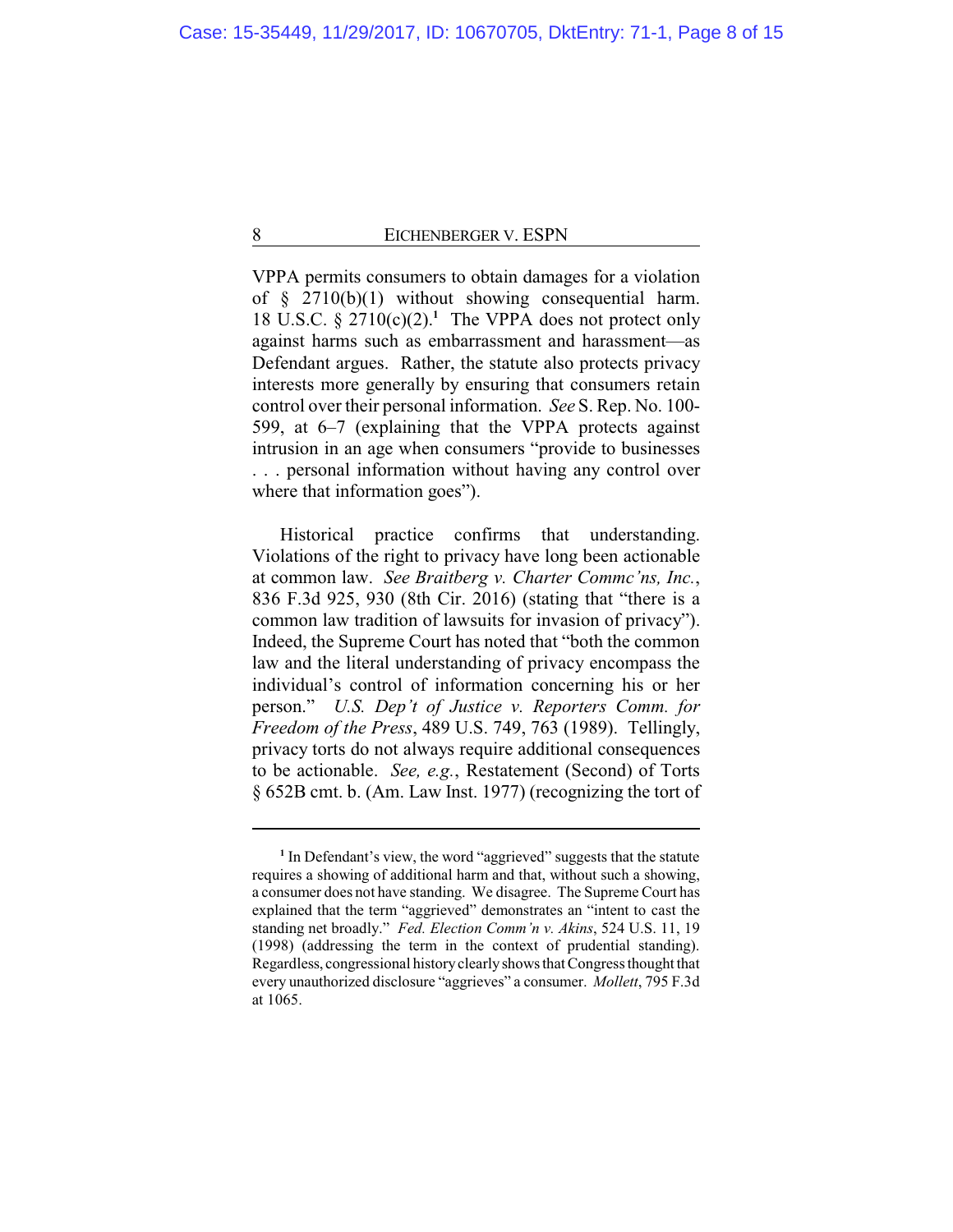intrusion upon seclusion, for which the "intrusion itself" makes the defendant liable). The VPPA functions in the same way.

Thus, although the FCRA outlines *procedural* obligations that *sometimes* protect individual interests, the VPPA identifies a *substantive* right to privacy that suffers *any time* a video service provider discloses otherwise private information. As a result, every 18 U.S.C.  $\S$  2710(b)(1) violation "present[s] the precise harm and infringe[s] the same privacy interests Congress sought to protect" by enacting the VPPA. *Van Patten v. Vertical Fitness Grp., LLC*, 847 F.3d 1037, 1043 (9th Cir. 2017) (so holding with respect to the Telephone Consumer Protection Act of 1991). Accordingly, *Spokeo I* and *Spokeo II* are distinguishable from this VPPA claim, and Plaintiff need not allege any further harm to have standing. *Id.***<sup>2</sup>** We therefore join the two other circuits that, after *Spokeo I*, have found Article III standing in similar cases arising under the VPPA. *Perry v. Cable News Network, Inc.*, 854 F.3d 1336, 1341 (11th Cir. 2017); *In re Nickelodeon Consumer Privacy Litig.*, 827 F.3d 262, 274 (3d Cir. 2016), *cert. denied*, 137 S. Ct. 624 (2017).

**<sup>2</sup>** The VPPA's history shows why an allegation of additional harm is unnecessary. Congress enacted the VPPA after a newspaper published Supreme Court nominee Robert Bork's video rental history. Notably, Judge Bork's rental history was decidedly commonplace, and the article did not hurt his nomination. Case Comment, *Statutory Interpretation—The Video Privacy Protection Act—Eleventh Circuit Limits the Scope of "Subscriber" for VPPA Protections.—Ellis v. Cartoon Network, Inc., 803 F.3d 1251 (11th Cir. 2015)*, 129 Harv. L. Rev. 2011, 2018–19 (2016). Were we to accept Defendant's argument regarding standing, the VPPA would not provide legal recourse to those in the precise situation that prompted the statute's enactment in the first place.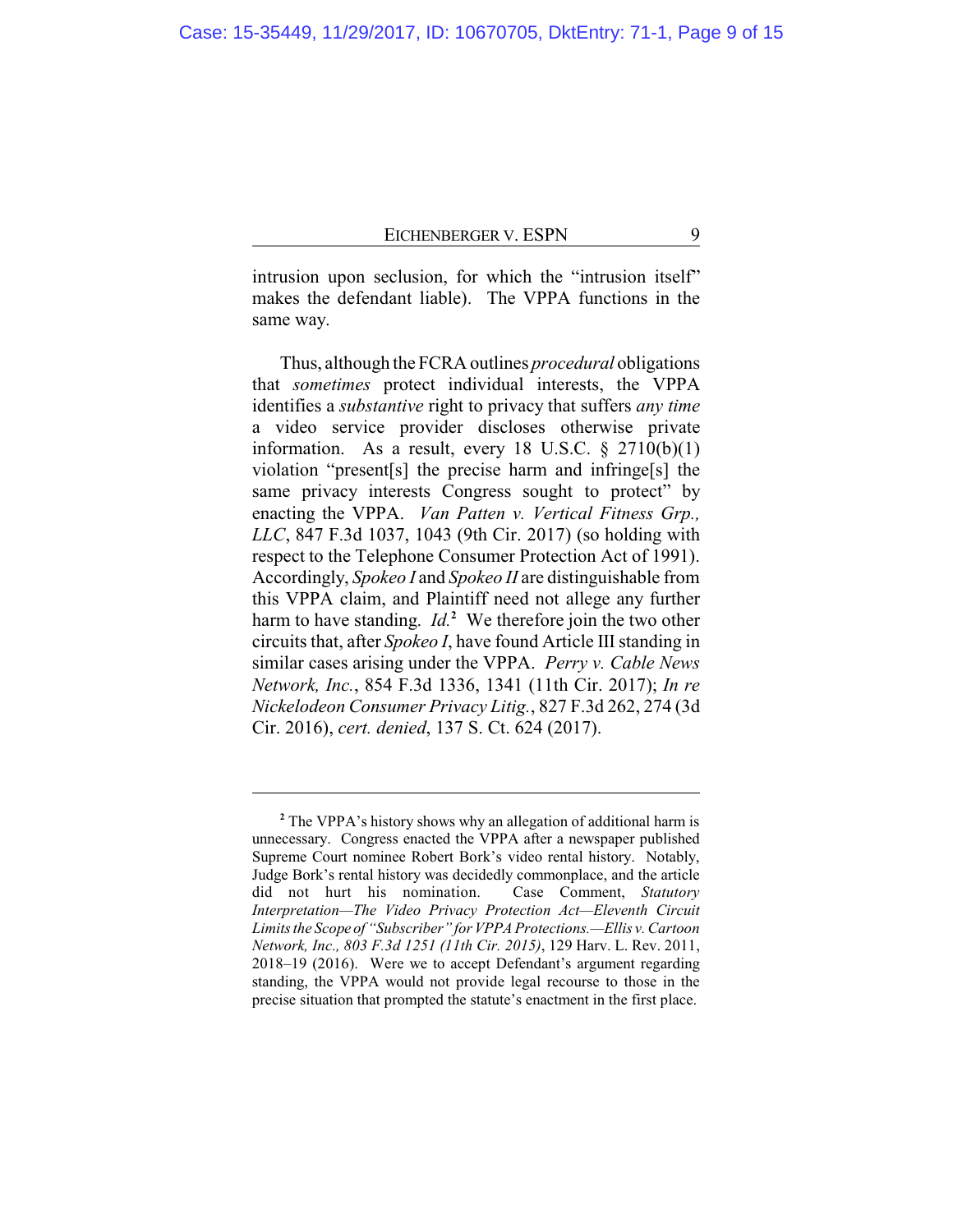# B. "*Personally Identifiable Information*"

The district court dismissed Plaintiff's claim on the ground that the allegedly disclosed information did not constitute "personally identifiable information" within the meaning of the VPPA. The VPPA defines "personally identifiable information" to "include[] information which identifies a person as having requested or obtained specific video materials or services from a video tape service provider." 18 U.S.C. § 2710(a)(3). We agree with the district court's conclusion.

As an initial matter, "personally identifiable information" must include more information than that which, by itself, identifies an individual as having watched certain videos. Instead, "personally identifiable information" covers some information that *can be used* to identify an individual.

Two reasons support that conclusion, and both flow directly from the VPPA's text. First,  $\S 2710(a)(3)$  uses the open-ended word "includes," which suggests that the proffered definition describes only one example of "personally identifiable information." Read in context, the word "includes" seems particularlydeliberate here. *Compare* 18 U.S.C. § 2710(a)(3) (using the word "includes") *with* 18 U.S.C. § 2710(a)(1), (a)(2) & (a)(4) (using the word "means" to define other statutory terms). Second, Congress used the word "identifi*able*." 18 U.S.C. § 2710(a)(3) (emphasis added). And the suffix "able" means "capable of." *Webster's Third New Int'l Dictionary* 4, 1123 (unabr. ed. 1981). It follows, then, that the term "personally identifiable information" covers some information that is "capable of" identifying a person, as well as information that, standing alone, identifies a person.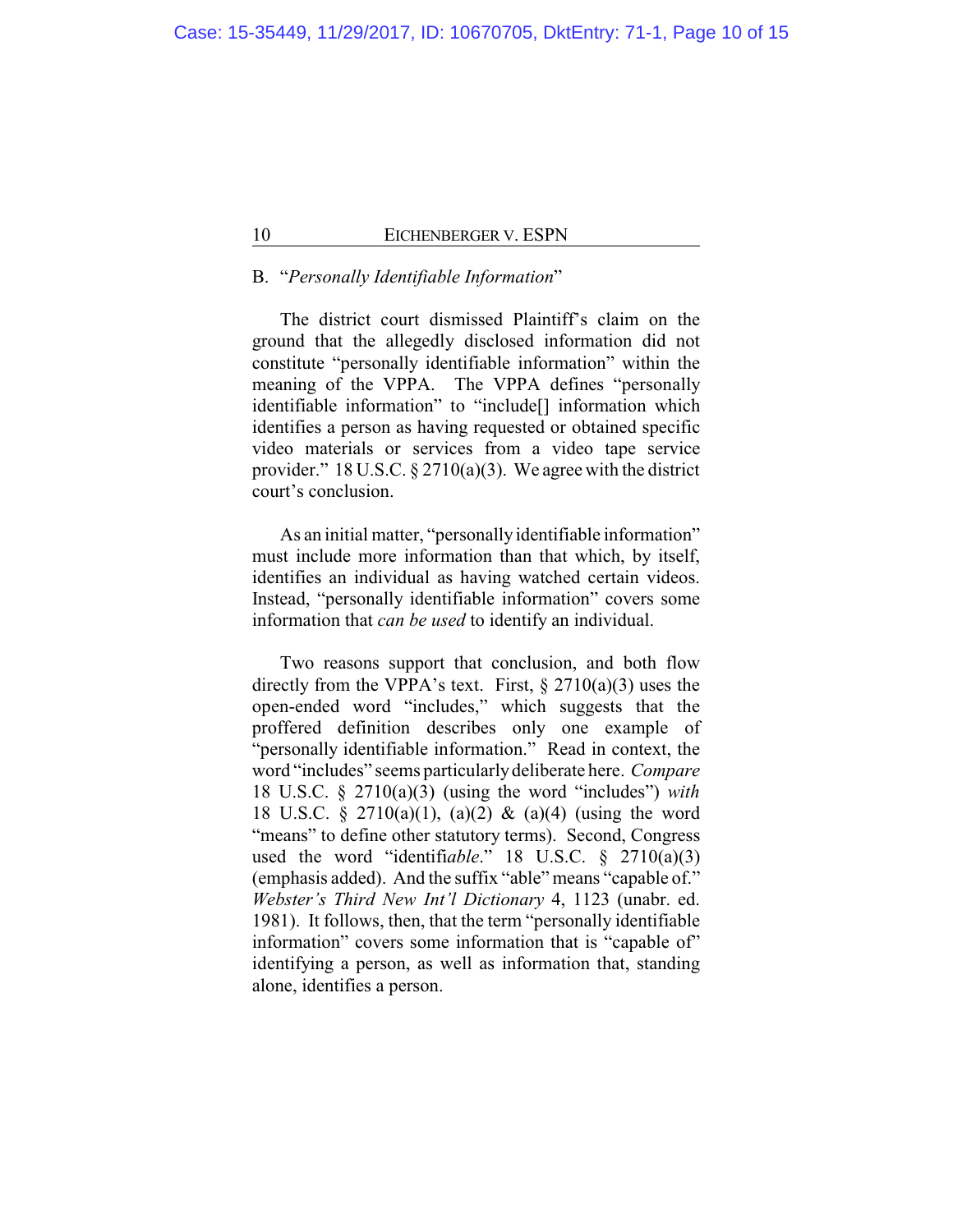The question remains, though: Under the VPPA, what information did Congress intend to cover as "capable of" identifying an individual? Two circuits have considered that question in similar cases, and each has articulated a different standard. *Yershov v. Gannett Satellite Info. Network, Inc.*, 820 F.3d 482, 486 (1st Cir. 2016); *In re Nickelodeon Consumer Privacy Litig.*, 827 F.3d 262, 284 (3d Cir. 2016).

In *Yershov*, the First Circuit held that the term "personally identifiable information" encompasses "information *reasonably and foreseeably likely* to reveal which . . . videos [a person] has obtained." 820 F.3d at 486 (emphasis added). The court concluded that an iPhone user's GPS coordinates and device identifier fell within that definition. *Id.* In a similar case, though, the Third Circuit held that a unique IP address did not qualify as "personally identifiable information," because the term includes onlyinformation that "readily permit[s] *an ordinary person* to identify a [particular individual as having watched certain videos]." *In re Nickelodeon*, 827 F.3d at 290 (emphasis added). We adopt the Third Circuit's "ordinary person" standard.

The "ordinary person" test better informs video service providers of their obligations under the VPPA. The VPPA protects consumer privacy by directing video service providers not to do certain things with consumer information. To that end, 18 U.S.C.  $\S$  2710(b)(1) focuses on what information a video service provider "knowingly discloses." In other words, the statute views disclosure from the perspective of the disclosing party. It looks to what information a video service provider discloses, not to what the recipient of that information decides to do with it. As a result, "personally identifiable information" must have the same meaning without regard to its recipient's capabilities.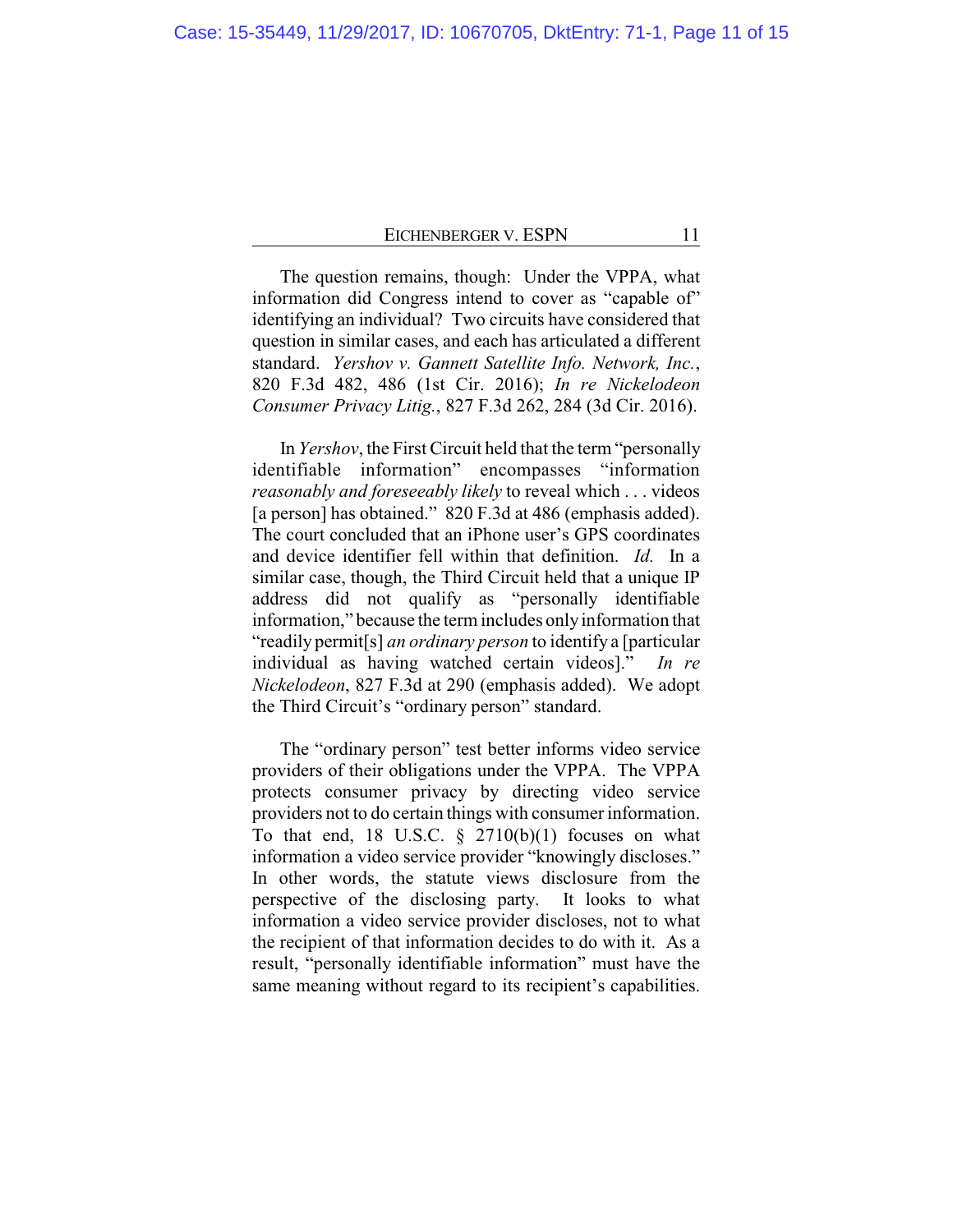Holding otherwise would make "[t]he lawfulness of [a] disclosure . . . depend on circumstances outside of [a video service provider's] control." *Mollett*, 795 F.3d at 1066. The Third Circuit's "ordinary person" test, by contrast, provides video service providers with enough guidance to complywith the VPPA's requirements.

The interpretation that we adopt fits most neatly with the regime that the VPPA's enacting Congress likely had in mind. In 1988, the Internet had not yet transformed the way that individuals and companies use consumer data—at least not to the extent that it has today. Then, the VPPA's instructions were clear. The manager of a video rental store in Los Angeles understood that if he or she disclosed the name and address of a customer—along with a list of the videos that the customer had viewed—the recipient of that information could identify the customer. By contrast, it was clear that, if the disclosure were that "a local high school teacher" had rented a particular movie, the manager would not have violated the statute. That was so even if one recipient of the information happened to be a resourceful private investigator who could, with great effort, figure out which of the hundreds of teachers had rented the video. Plaintiff's Roku device serial number is like the information in the latter scenario. It creates a sizable "pool" of possible viewers—here, Roku users—just as the information in the latter example does—there, high school teachers.

It is true that today's technology may allow Adobe to identify an individual from the large pool by using other information—as Plaintiff alleges. But the advent of the Internet did not change the disclosing-party focus of the statute. And we are not persuaded that the 1988 Congress intended for the VPPA to cover circumstances so different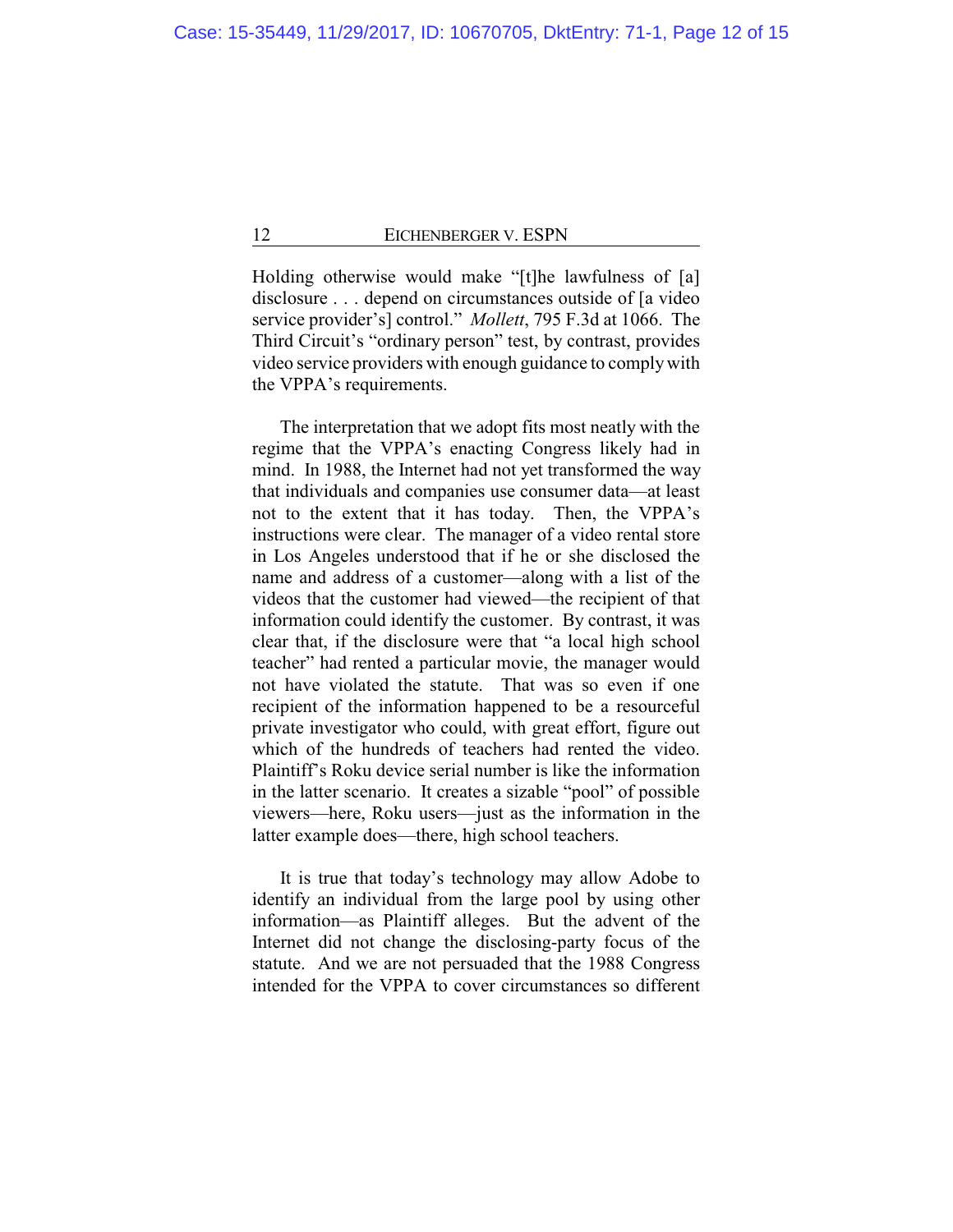from the ones that motivated its passage. Therefore, drawing on the Third Circuit's reasoning, we hold that "personally identifiable information" means only that information that would "readily permit an ordinary person to identify a specific individual's video-watching behavior." *In re Nickelodeon*, 827 F.3d at 267.

Applying that definition here, the operative complaint is deficient. Plaintiff alleges that Defendant disclosed to Adobe: (1) his Roku device serial number and (2) the names of the videos that he watched. As Plaintiff concedes, that information *cannot* identify an individual unless it is combined with other data in Adobe's possession—data that ESPN never disclosed and apparently never even possessed. Indeed, according to Plaintiff, Adobe can identify individuals only because it uses a complex "Visitor Stitching technique" to link an individual's Roku device number with other identifying information derived from "an enormous amount of information" collected "from a variety of sources." We conclude that an ordinary person could not use the information that Defendant allegedly disclosed to identify an individual. Plaintiff has therefore failed to state a claim under Rule 12(b)(6).

Our decision today, though it adopts a different test, does not necessarily conflict with *Yershov*. The First Circuit's *holding* in that case was quite narrow. The court held

> only that the transaction described in the complaint—wherebyYershov used themobile device application that Gannett provided to him, which gave Gannett the GPS location of Yershov's mobile device at the time he viewed a video, his device identifier, and the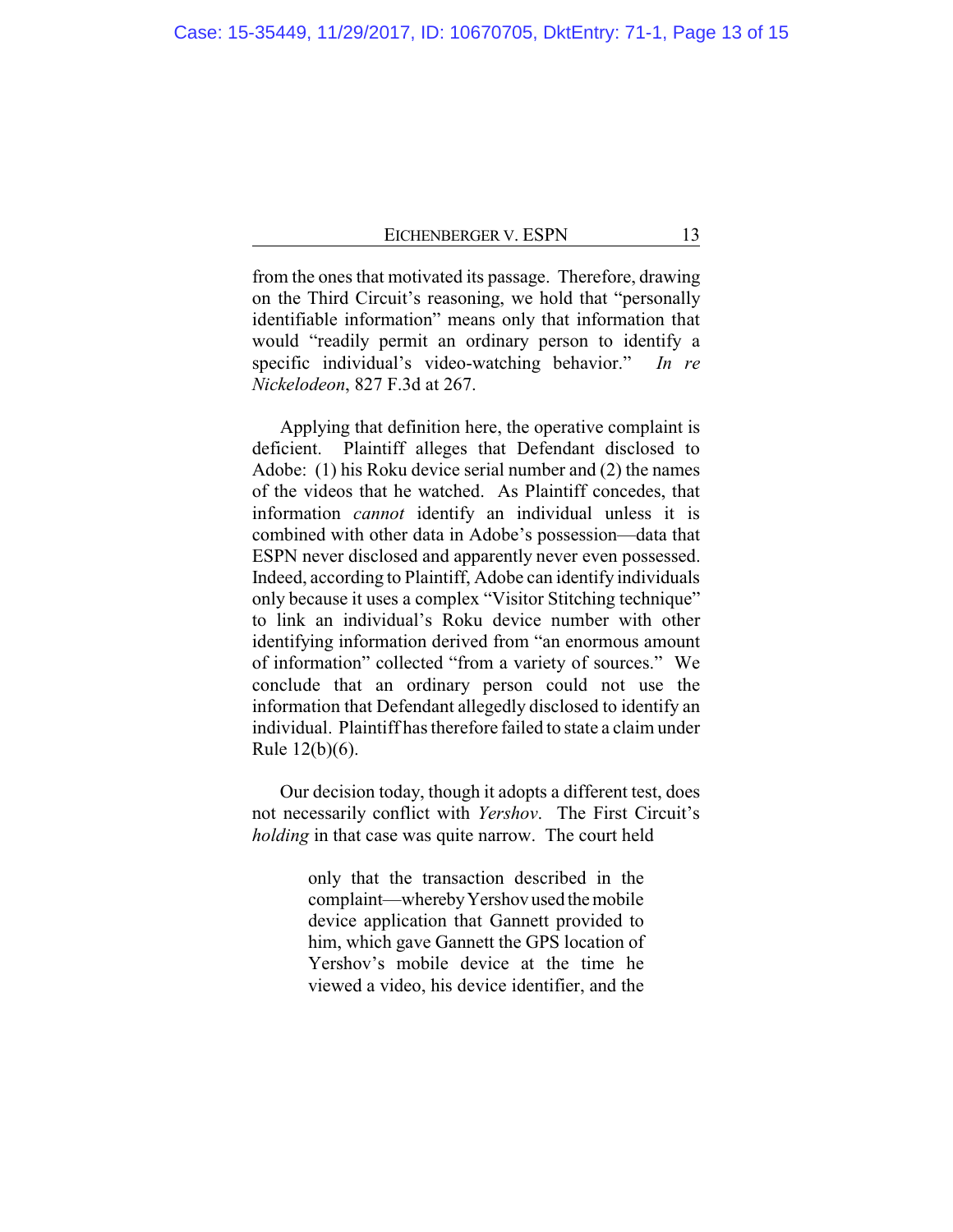titles of the videos he viewed in return for access to Gannett's video content—plausibly plead[ed] a case that the VPPA's prohibition on disclosure applies.

*Yershov*, 820 F.3d at 489. The First Circuit relied, in part, on the nature of GPS location data, which the court noted "would enable *most people* to identify [an individual's home and work addresses]." *Id.* at 486 (emphasis added). And the court expressly noted that, at some point, "the linkage of information to identity becomes too uncertain" to trigger liability under the VPPA. *Id.* That is precisely the situation here.

Nor does our holding make the statute powerless. Names and addresses, of course, still qualify. *See* 18 U.S.C. § 2710(b)(2)(D) (permitting video service providers to "disclose personally identifiable information . . . if [among other conditions] the disclosure is *solely of the names and addresses of consumers*" (emphasis added)). It is not difficult to imagine other examples that may also count—for example, an individual's name and telephone number or an individual's name and birthday or, as in *Yershov*, the GPS coordinates of a particular device. And modern technology may indeed alter—or may already have altered—what qualifies under the statute. A Facebook link or an email address may very well readily enable an "ordinary person" to identify an individual. We need not and do not opine on the merits of those theories. The allegations before us, though, are simply too attenuated to qualify under the standard that we adopt today. **3**

**<sup>3</sup>** In view of our holding, we need not reach any other issue. We therefore do not decide, for example, whether Plaintiff has adequately alleged his status as a "consumer" under the VPPA.